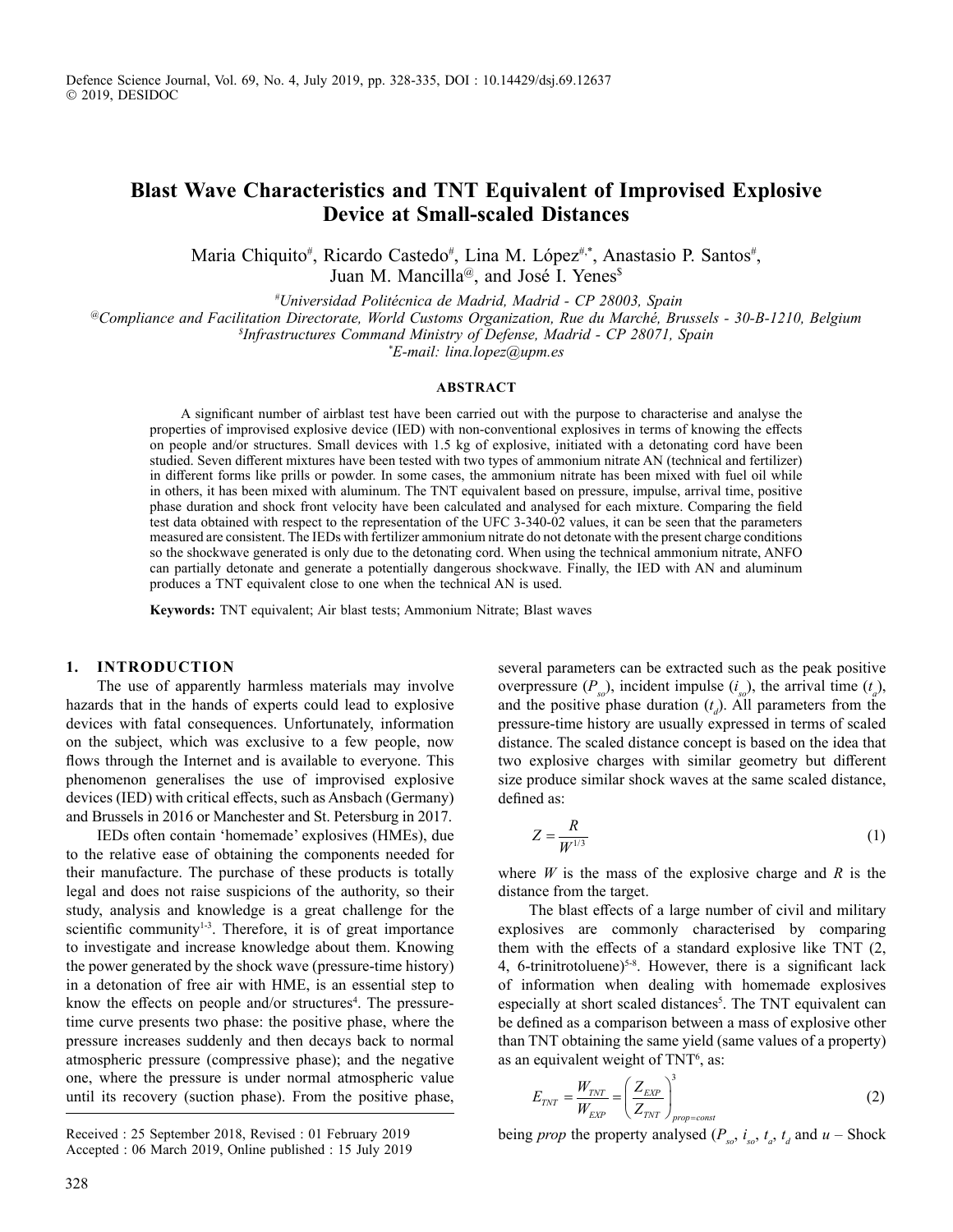Front Velocity). Although there are several theoretical and experimental methodologies for calculating the TNT equivalent<sup>5-8</sup>, the methodology followed here is based on shock wave data, usually known as airblast test. The TNT equivalent is usually obtained using the pressure  $(E_p)$  and impulse  $(E_i)$  data, while arrival time  $(E_{i}$  and positive phase duration  $(E_{td})$  are less common<sup>5-7,9-12</sup>. In addition, the equivalent based on shock front velocity ( $E_u$ ) is extremely rare; in fact, no reference has been found in open sources. However, the equivalent, obtained by different procedures or even the same, may be significantly different, depending on many factors such as the confinement of the explosive, the type of initiation, the explosive shape, the number of explosive items<sup>3,7,13</sup>. Ideally, the equivalent must be referred to a TNT charge with identical configuration (shape, initiation, etc.); but, in practice and to make the explosives or specific devices more comparable, the standard TNT data (UFC 3-340-02) are used as reference values.

To obtain a solution for the TNT equivalent, the field results must be compared with the UFC 3-340-02 values<sup>4</sup> and then solve the Eqn. (2). The UFC 3-340-02 values have been described numerically using a high-order polynomial fit – Eqn. (3) and Table 1, for each parameter<sup>14</sup>:

$$
Prop = exp\left(A + B \times (\ln(Z)) + C \times (\ln(Z)^2) + \nD \times (\ln(Z)^3) + E \times (\ln(Z)^4) + F \times (\ln(Z)^5) \right)
$$
(3)

To improve the knowledge of the destructive capacity of IED with HMEs, a large number of tests have been carried out. In these tests, the pressure-time curves have been registered, conveniently processed and subsequently, the TNT equivalent based on different parameters has been obtained.

# **2. Experiments**

# **2.1 Test description and measuring devices**

A total of 18 test were conducted in March and May of 2017. The HMEs used in this work consisted of ammonium nitrate (AN) mixed with fuel (ANFO) or aluminum (AMMONAL). Two type of commercial ammonium nitrate (AN) were employed in the trials: technical ammonium nitrate and ammonium nitrate fertilizer. The technical ammonium nitrate (TAN) used in the tests is classified as UN 1942<sup>15</sup>. This TAN produced for industrial purposes is basically pure ammonium nitrate with high porosity. The specifications provided by the manufacturer ensure that a minimum of 98.5 per cent is ammonium nitrate. By contrast, the fertilizer ammonium nitrate (FAN) used in the trials is classified as UN 2067. It is also a high quality ammonium nitrate (34.5 per cent of total nitrogen) composed by nitric (17.3 per cent) and ammonia (17.2 per cent). However, of the total weight, the ammonium nitrate ranges from a minimum of 80 per cent and a maximum of 97 per cent, being dolomite or limestone the other components. Both ammonium nitrates were commercialised in prills, and for some tests they were milled to have it in powder form.

The charge was approximately spherical in shape with 15 cm diameter and was hung from a rope at 46 cm above the ground in all tests. Figure 1 shows the test setup and charge position. Details of the tests can be seen in Table 2. For the ANFO mixture, the ammonium nitrate (in prills or powder) was mixed with the fuel oil (10 per cent by weight), and waited for testing until the fuel was fully absorbed into the mixture. For the ammonal mixture, aluminum powder was added to the ammonium nitrate at 10 per cent by weight. The aluminum used was already in powder form with a size of 230 microns with a purity of at least 98 per cent. The homogeneity of the mixtures was controlled visually by explosive ordinance disposal (EOD) personnel from the Spanish Army. All mixtures were made inside a plastic bag and introduced for testing in a powder-free latex gloves easily found in any store. In all cases, the explosive mass was initiated with ordinary detonator and 15 g/m PETN detonating cord. The total amount of PETN for each IED was 5.25 g, and using the TNT equivalent 1.34 given by<sup>16</sup>, the explosive mass for the initiation system was 7.035 g TNT.

|  |  | Table 1. Simplified Kingery airblast coefficients <sup>14</sup> |
|--|--|-----------------------------------------------------------------|
|  |  |                                                                 |

|                                                             | Range, $Z$ (m/kg <sup>1/3</sup> ) | $\mathbf A$ | B         | $\mathbf C$  | D         | E                                                                                                                                                     | F                |
|-------------------------------------------------------------|-----------------------------------|-------------|-----------|--------------|-----------|-------------------------------------------------------------------------------------------------------------------------------------------------------|------------------|
|                                                             | $0.2 - 2.9$                       | 7.2106      | $-2.1069$ | $-0.3229$    | 0.1117    | 0.0685                                                                                                                                                | $\boldsymbol{0}$ |
| $P_{so~UFC}$<br>(kPa)                                       | $2.9 - 23.8$                      | 7.5938      | $-3.0523$ | 0.40977      | 0.0261    | $-0.01267$                                                                                                                                            | $\boldsymbol{0}$ |
|                                                             | $23.8 - 198.5$                    | 6.0536      | $-1.4066$ | $\mathbf{0}$ | $\theta$  | $\mathbf{0}$<br>$-0.087$<br>$-0.432$<br>$-0.00554$<br>$\mathbf{0}$<br>$-0.0310$<br>0.1054<br>$-4.0815$<br>$-9.7791$<br>$-0.44994$<br>0.0699<br>0.0351 | $\boldsymbol{0}$ |
|                                                             | $0.2 - 0.96$                      | 5.522       | 1.117     | 0.6          | $-0.292$  |                                                                                                                                                       | $\boldsymbol{0}$ |
| $l_{so~UFC}$                                                | $0.96 - 2.38$                     | 5.465       | $-0.308$  | $-1.464$     | 1.362     |                                                                                                                                                       | $\boldsymbol{0}$ |
| $(kPa - ms/kg^{1/3})$                                       | $2.38 - 33.7$                     | 5.2749      | $-0.4677$ | $-0.2499$    | 0.0588    |                                                                                                                                                       | $\boldsymbol{0}$ |
|                                                             | $33.7 - 158.7$                    | 5.9825      | $-1.062$  | $\mathbf{0}$ | $\theta$  |                                                                                                                                                       | $\theta$         |
| $t_{a \text{ UFC}}$                                         | $0.06 - 1.5$                      | $-0.7604$   | 1.8058    | 0.1257       | $-0.0437$ |                                                                                                                                                       | $-0.00669$       |
| $(ms/kg^{1/3})$                                             | $1.5 - 40$                        | $-0.7137$   | 1.5732    | 0.5561       | $-0.4213$ |                                                                                                                                                       | $-0.00929$       |
|                                                             | $0.2 - 1.02$                      | 0.5426      | 3.2299    | $-1.5931$    | $-5.9667$ |                                                                                                                                                       | $-0.9149$        |
| $t_{d \text{ UFC}}$<br>(ms <sup>7</sup> kg <sup>1/3</sup> ) | $1.02 - 2.8$                      | 0.5440      | 2.7082    | $-9.7354$    | 14.3425   |                                                                                                                                                       | 2.8535           |
|                                                             | $2.8 - 40$                        | $-2.4608$   | 7.1639    | $-5.6215$    | 2.2711    |                                                                                                                                                       | 0.03486          |
| $u_{UFC}$                                                   | $0.06 - 1.50$                     | 0.1794      | $-0.956$  | $-0.0866$    | 0.109     |                                                                                                                                                       | 0.01218          |
| (km/s)                                                      | $1.50 - 40$                       | 0.2597      | $-1.326$  | 0.3767       | 0.0396    |                                                                                                                                                       | 0.00432          |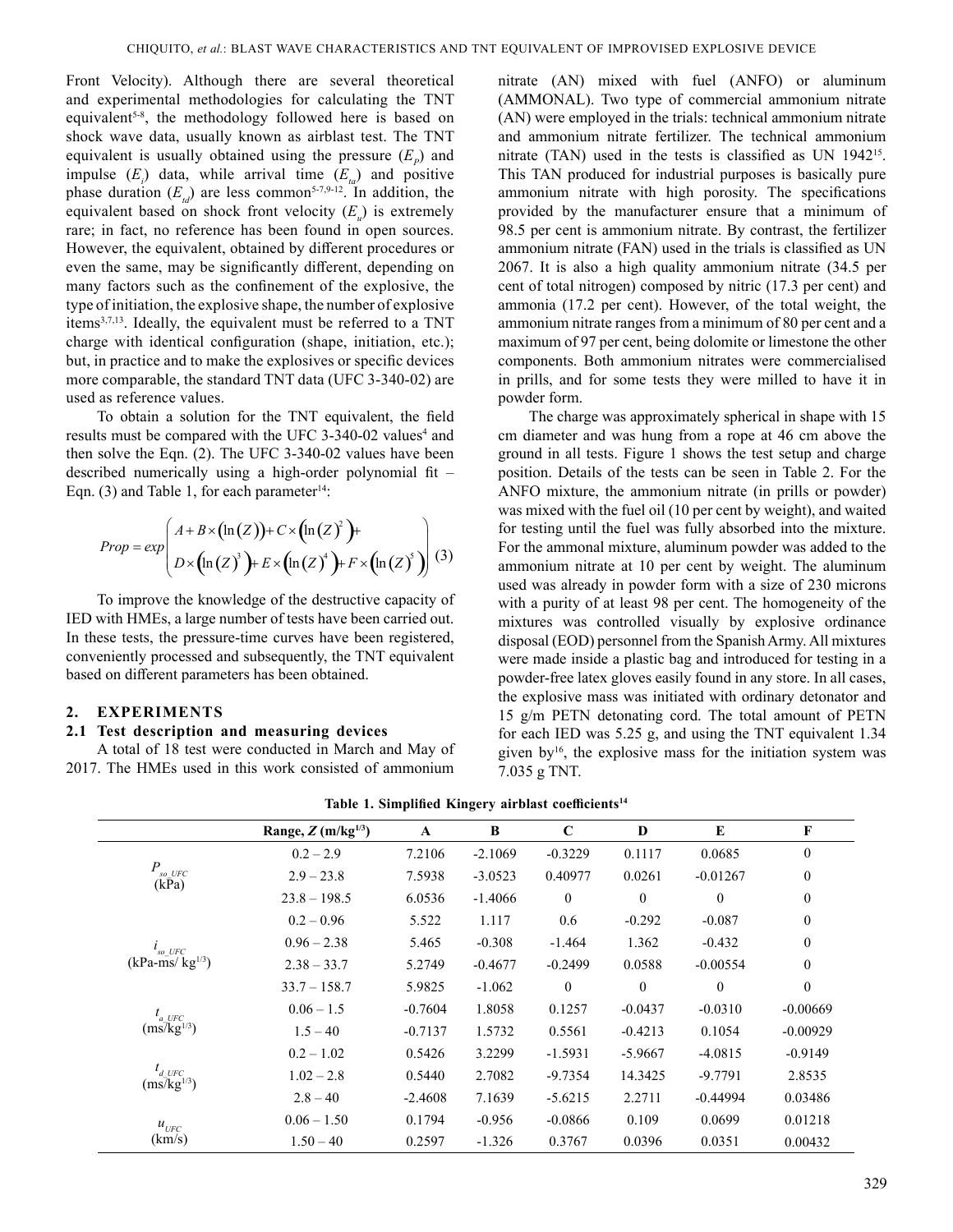

**Figure 1. (a) Detail of the blast pressure transducer and target location, the right figure correspond with the points chosen for measuring shock front velocity, (b) Photograph of the test arrangement, and (b) Explosive charge.**

**Table 2. Details of the charges. The acronym is formed by the name of explosive, followed by a T or F (for Technical or Fertilizer ammonium nitrate) and M for milled AN**

| Acronym    | $N^{\circ}$ of<br>tests | AN<br>Type         | <b>Mass</b><br>(kg) | AN<br>(%) | FО<br>$\left( \frac{0}{0} \right)$ | Αl<br>$\mathcal{O}_0$ |
|------------|-------------------------|--------------------|---------------------|-----------|------------------------------------|-----------------------|
| ANFO-TM    | 3                       | Technical, milled  | 1.500               | 90        | 10                                 |                       |
| ANFO-FM    | 3                       | Fertilizer, milled | 1.500               | 90        | 10                                 |                       |
| ANFO-T     | 3                       | Technical, prills  | 1.495               | 90        | 10                                 |                       |
| ANFO-F     | 3                       | Fertilizer, prills | 1.496               | 90        | 10                                 |                       |
| AMMONAL-TM | 3                       | Technical, milled  | 1.500               | 90        |                                    | 10                    |
| AMMONAL-F  | 3                       | Fertilizer, prills | 1.501               | 90        |                                    | 10                    |

Seven high frequency ICP® pressure sensors (Model PBC 102 B) located at 3, 5 and 7 m from the charge (see Fig. 1) were used in all trials. Data acquisition system was a Mrel (Model Datatrap II) that is a rugged and portable system with 8 channels and a sample rate of 10 MHz. Pressure gauges were located at surface level with the sensor surface parallel to the advanced direction of the shockwave so the pressure registered is the incident. The trigger of the system was introduced in the detonator so the time zero corresponds with the initiation of the charge.

#### **2.2 Blast Wave Treatment**

The registration of the different pressure-time signals can present in some cases a high percentage of noise which mask the signal itself. When this happens, the signal filtering is necessary to obtain the shockwave parameters. The filter applied is of the type of Butterworth fourth order low pass filter, and if the signal presents an offset, it is corrected too. As an example, in Fig. 2(a) (top image), it can be seen a signal with a perfectly recognised free air detonation shape that did not need any filtering. However, in the other signal (Fig. 2(a) – bottom image) a filtered out was required to be able to extract the true pressure-time signal.

After getting the filtered signal, it is necessary to extract the key parameters of the positive phase to finally calculate the TNT equivalent. To do this, a code in MATLAB® was developed based on a least squares fit. This fitting has been done using the modified Friedlander Equation<sup>17</sup>:

$$
P(t) = P_{so} \left( 1 - \frac{t}{t_d} \right) e^{-bt/t_d} \tag{4}
$$

where *b* is known as the waveform parameter and controls the decay of the pressure-time curve (Fig. 2(b)). Note that *Pso* is a peak overpressure for incident wave above ambient conditions,  $P_0$ . Having those two parameters  $(P_{so}$  and *b*), the positive impulse can be also obtained by determining the integral of Eqn. (4):



**Figure 2. Pressure-time history. (a) top graph, P6 sensor in test 2 of AMMONAL-F without filtered necessity; bottom graph, P6 sensor in test 1 of ANFO-TM where filtering is required. (b) Example of the least squares fit to the Friedlander equation for sensor P3 in test number 2 of AMMONAL-TM.**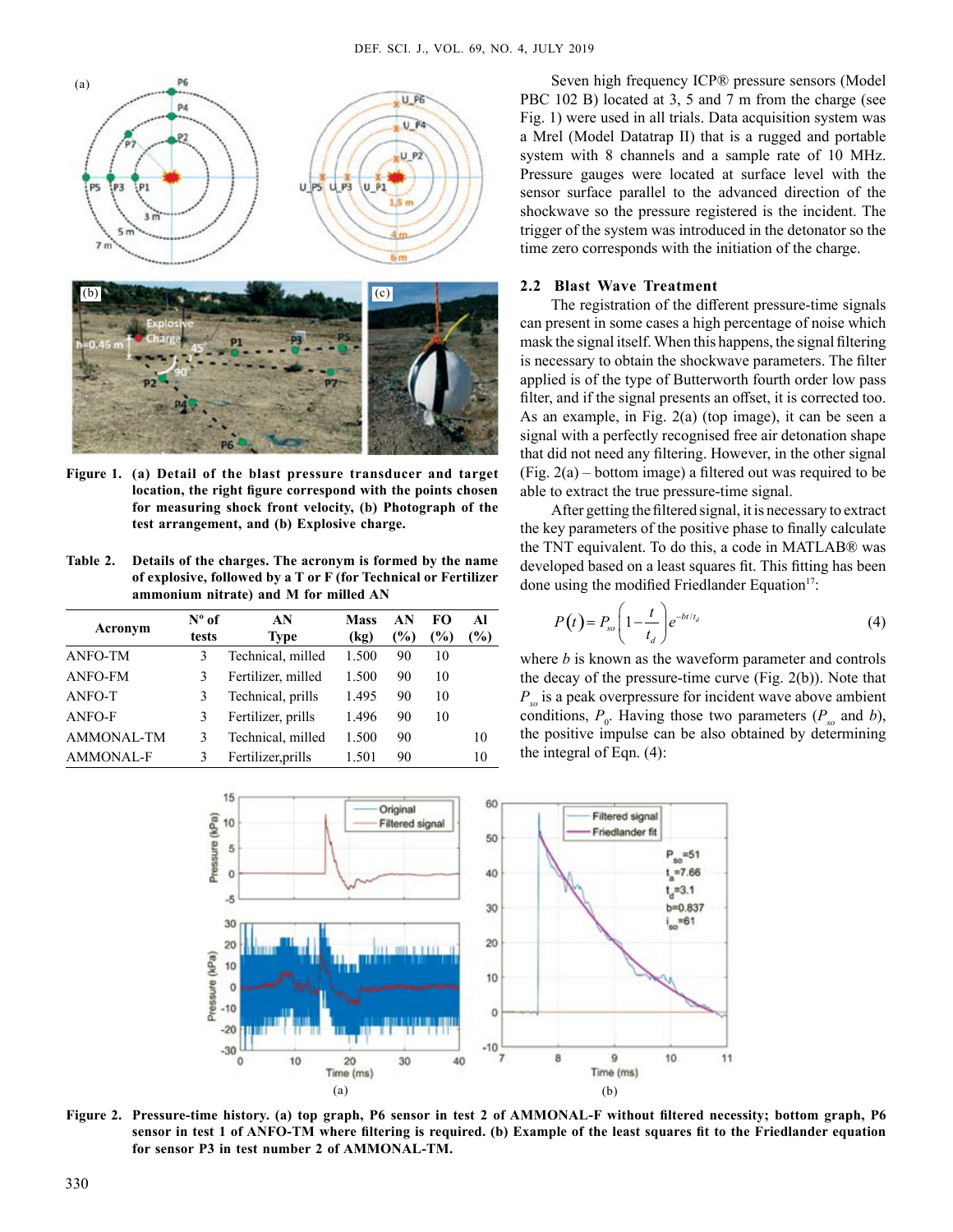$$
i_{so} = \int_{0}^{t_d} P(t)dt = \frac{P_{so} t_d}{b^2} (b - 1 + e^{-b})
$$
 (5)

The arrival time, defined as the time interval between the initiation of the detonator and the arrival of the blast wave at the measurement location, is determined as the point where the Friedlander equation reaches the maximum pressure  $(P_{s_0})$ .

#### **2.3 TNT Equivalency**

The concept of TNT equivalent offers the advantage of providing in a value, an identification of a given blast wave in terms of a standard explosive, whose blast effects have been widely documented. For  $P_{so}$ ,  $i_{so}$ ,  $t_a$ ,  $t_d$  and  $u$  the equivalency was obtained with Eqn. (2) by equalising the value acquired in the tests through the equation of Friedlander with the values extracted from the UFC 3-340-02 (Eqn. (3) and Table 1) at the same scaled distance – Eqn. (1).

For the TNT equivalent based on the *u*, the midpoints between two sensors or one sensor and the center of the charge were chosen as measuring points, then calculating the average velocity in this section (Fig. 1). Note that the P7 was not considered for having a different segment of distance from the charge as reference and therefore is not comparable with the *u* obtained with P3 and P4. The average velocity (*u*) was defined as the change of the position during a considered lapse of time. So that, having  $t_a$  and the distances between sensors  $(R_s)$ , the *u* was calculated as follow:

$$
u = \frac{R_{s_{n+1}} - R_{s_n}}{t_{a_{-}s_{n+1}} - t_{a_{-}n}}
$$
(6)

### **3. Results and discussion**

Once all data have been processed for each sensor in each test, these data are classified according to their scaled distances. There are the same scaled distances for all parameters (2.6, 4.4 and 6.1 m/kg $^{1/3}$ ) except for the shockwave velocity, which have scaled distances located at the midpoints between sensors  $(1.4, 3.5 \text{ and } 5.2 \text{ m/kg}^{1/3})$  (see Fig. 1 for details). For each explosive, there are three potentially available tests and two or three records per distance, giving a total number of signals ranging from six to nine per explosive. Some authors suggest<sup>18-</sup> <sup>19</sup> that the variability between trials of the same explosive are negligible, while others disagreed<sup>20-21</sup>. To avoid data loss, the mean and standard deviation of all TNT equivalents have been calculated.

Table 3 shows a summary of the blast wave parameters obtained from the analysis of pressure signals. Three signals are plotted in Fig. 3 for the case with higher peak pressures (AMMONAL-TM) and the test with lower pressures (ANFO-F). All signals show a relatively sharp peak with a short rise time that range from 60 ms to 120 ms for the AMMONAL-TM and the ANFO-F, respectively. Furthermore, as can be seen in Table 3, all the shockwave velocities registered are bigger than the speed of sound in the air. Both parameters, rise time and shock wave velocity, confirm the fact that a shockwave has been generated.

The low pressure values obtained in all the IED with fertilizer AN (ANFO-FM, ANFO-F) indicate that there was no detonation of the explosive charge. 8 kPa at 3 m are exclusively due to the detonation of the initiation system with 7 g eq TNT (PETN in the detonating cord). In Fig. 4, there is a comparison

Table 3. Blastwave parameters results: (Z) scaled distance, ( $P_{so}$ ) side-on pressure, (I<sub>so</sub>) side-on impulse, (t<sub>a</sub>) arrival time, (t<sub>a</sub>) positive **phase duration, (***Zu***) scaled distance for shockwave velocity, (***u***) shockwave velocity**

| <b>Test</b> | Signal number | $Z(m/kg^{1/3})$ |        | $Pso(kPa)$ Iso (kPa.ms) | $ta$ (ms) | $td$ (ms) | Zu $(m/kg^{1/3})$ | $u$ (m/s) |
|-------------|---------------|-----------------|--------|-------------------------|-----------|-----------|-------------------|-----------|
| ANFO-TM     | 5             | 2.6             | 44.14  | 25.21                   | 5.98      | 1.55      | 1.4               | 525       |
|             | 8             | 4.4             | 18.72  | 16.81                   | 11.31     | 2.07      | 3.5               | 368       |
|             | 4             | 6.1             | 10.26  | 9.31                    | 16.30     | 2.08      | 5.2               | 373       |
| ANFO-FM     | 6             | 2.6             | 7.48   | 2.91                    | 7.71      | 0.94      | 1.4               | 393       |
|             | 9             | 4.4             | 3.63   | 1.79                    | 13.43     | 1.13      | 3.5               | 352       |
|             | 3             | 6.1             | 2.96   | 1.39                    | 18.08     | 1.19      | 5.2               | 373       |
| ANFO-T      | 6             | 2.6             | 30.61  | 13.88                   | 6.75      | 1.47      | 1.4               | 452       |
|             | 9             | 4.4             | 13.54  | 9.91                    | 12.16     | 1.72      | 3.5               | 359       |
|             | 6             | 6.1             | 9.82   | 8.29                    | 17.16     | 2.12      | 5.2               | 395       |
| ANFO-F      | 6             | 2.6             | 6.09   | 2.36                    | 7.65      | 0.89      | 1.4               | 397       |
|             | 9             | 4.4             | 3.08   | 1.43                    | 13.36     | 1.20      | 3.5               | 352       |
|             | 3             | 6.1             | 2.60   | 1.30                    | 18.11     | 1.20      | 5.2               | 373       |
| AMMONAL-TM  | 6             | 2.6             | 134.60 | 94.05                   | 3.30      | 1.88      | 1.4               | 919       |
|             | 9             | 4.4             | 49.70  | 60.77                   | 7.77      | 3.08      | 3.5               | 445       |
|             | 2             | 6.1             | 30.12  | 43.46                   | 11.90     | 3.65      | 5.2               | 420       |
| AMMONAL-F   | 3             | 2.6             | 50.66  | 20.55                   | 5.49      | 1.31      | 1.4               | 553       |
|             | 6             | 4.4             | 18.53  | 18.47                   | 10.90     | 2.44      | 3.5               | 359       |
|             | 6             | 6.1             | 11.58  | 13.51                   | 15.99     | 2.81      | 5.2               | 373       |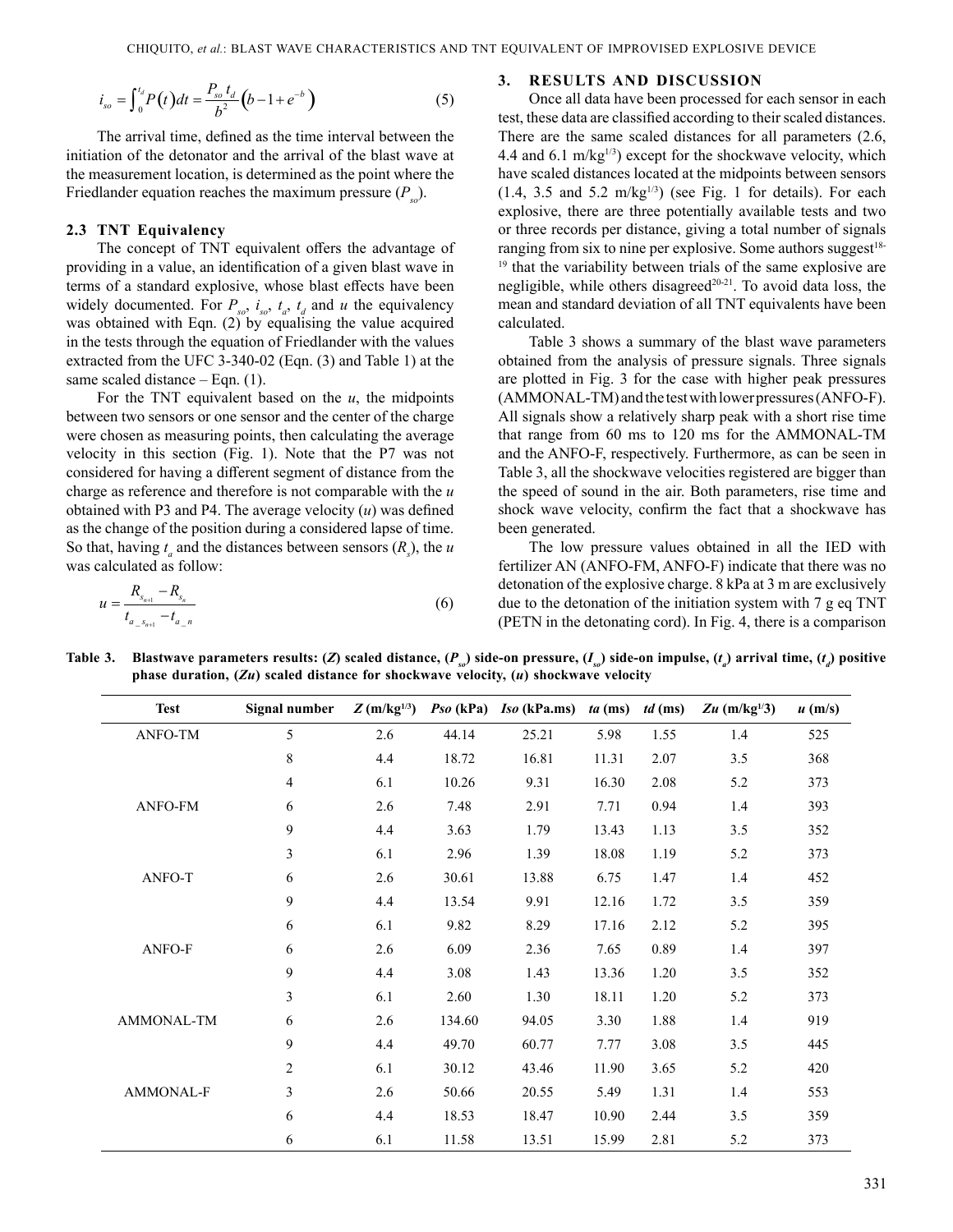

**Figure 3. Pressures signals at three distances (3, 5 and 7 m) for test 1 of AMMONAL-TM (left) and for test 1 of ANFO-F2 (right).**

between the value of three shockwave characteristics  $(P_{ss}, t_a)$ and *u*) given by UFC with the experimental values using only the equivalent TNT charge of PETN in the scaled distance.

As can be seen in Tables 4 and 5, globally a large number of useful signals have been obtained. For each scaled distance and for each available signal, all the equivalent TNT are calculated with the Eqn. (2) and finally a mean value (and its standard deviation) are obtained for each *Z* (see Tables 4 and 5).



**Figure 4. PETN initiation system charge for trials ANFO-F and ANFO-FM (7 g eq. TNT) compared with the shock wave parameters from UFC4 .**

TNT equivalent values based on pressure  $(E_p)$  in general decrease with the scaled distance (Table 4 and Fig. 5). This general trend presents some anomalies: in the case of ANFO-T, where the equivalent at 2.6 m/kg<sup>1/3</sup> is higher than at 4.4 m/kg<sup>1/3</sup> but lower than at  $6.1 \text{ m/kg}^{1/3}$  or in the case of AMMONAL-TM, where the highest value is presented at 6.1 m/kg $^{1/3}$  while for other scaled distances the value is almost the same. The deviation from the mean is high overall due to different reasons: in one test of the ANFO-T series the support to place

Table 4.  $\blacksquare$  TNT equivalent values of pressure  $(E_p)$ , impulse  $(E_p)$ , arrival time  $(E_u)$  and positive phase duration  $(E_u)$  for each trial; being **µ the mean and σ the standard deviation. The scaled distance** *Z* **is calculated based in the mass of explosive employed**

| <b>Test</b>       | Z            | Signal | $E_{p}$ |          |       | $E_{I}$  |       | $E_{ta}$ |       | $E_{td}$ |  |
|-------------------|--------------|--------|---------|----------|-------|----------|-------|----------|-------|----------|--|
|                   | $m/kg^{1/3}$ | number | $\mu$   | $\sigma$ | μ     | $\sigma$ | μ     | $\sigma$ | $\mu$ | σ        |  |
| ANFO-TM           | 2.6          | 5      | 0.169   | 0.132    | 0.099 | 0.095    | 0.091 | 0.116    | 0.028 | 0.017    |  |
|                   | 4.4          | 8      | 0.155   | 0.113    | 0.108 | 0.091    | 0.099 | 0.114    | 0.058 | 0.049    |  |
|                   | 6.1          | 4      | 0.106   | 0.096    | 0.063 | 0.035    | 0.117 | 0.120    | 0.029 | 0.005    |  |
| <b>ANFO-FM</b>    | 2.6          | 6      | 0.004   | 0.002    | 0.003 | 0.001    | 0.002 | 0.000    | 0.003 | 0.001    |  |
|                   | 4.4          | 9      | 0.003   | 0.001    | 0.003 | 0.001    | 0.002 | 0.001    | 0.004 | 0.002    |  |
|                   | 6.1          | 3      | 0.005   | 0.002    | 0.003 | 0.001    | 0.006 | 0.002    | 0.003 | 0.000    |  |
| ANFO-T            | 2.6          | 6      | 0.085   | 0.060    | 0.036 | 0.028    | 0.017 | 0.014    | 0.031 | 0.045    |  |
|                   | 4.4          | 9      | 0.072   | 0.037    | 0.044 | 0.025    | 0.023 | 0.017    | 0.024 | 0.020    |  |
|                   | 6.1          | 6      | 0.090   | 0.040    | 0.053 | 0.026    | 0.037 | 0.025    | 0.037 | 0.022    |  |
| ANFO-F            | 2.6          | 6      | 0.002   | 0.000    | 0.002 | 0.000    | 0.002 | 0.001    | 0.002 | 0.001    |  |
|                   | 4.4          | 9      | 0.002   | 0.001    | 0.002 | 0.001    | 0.002 | 0.001    | 0.005 | 0.003    |  |
|                   | 6.1          | 3      | 0.004   | 0.001    | 0.003 | 0.000    | 0.006 | 0.001    | 0.003 | 0.000    |  |
| <b>AMMONAL-TM</b> | 2.6          | 6      | 0.855   | 0.055    | 0.695 | 0.077    | 0.953 | 0.060    | 0.062 | 0.026    |  |
|                   | 4.4          | 9      | 0.856   | 0.044    | 0.697 | 0.028    | 0.947 | 0.072    | 0.263 | 0.065    |  |
|                   | 6.1          | 2      | 0.882   | 0.025    | 0.641 | 0.015    | 1.201 | 0.048    | 0.352 | 0.012    |  |
| AMMONAL-F         | 2.6          | 3      | 0.196   | 0.036    | 0.062 | 0.004    | 0.085 | 0.014    | 0.012 | 0.002    |  |
|                   | 4.4          | 6      | 0.136   | 0.034    | 0.110 | 0.021    | 0.084 | 0.025    | 0.099 | 0.054    |  |
|                   | 6.1          | 6      | 0.126   | 0.024    | 0.111 | 0.019    | 0.101 | 0.035    | 0.111 | 0.035    |  |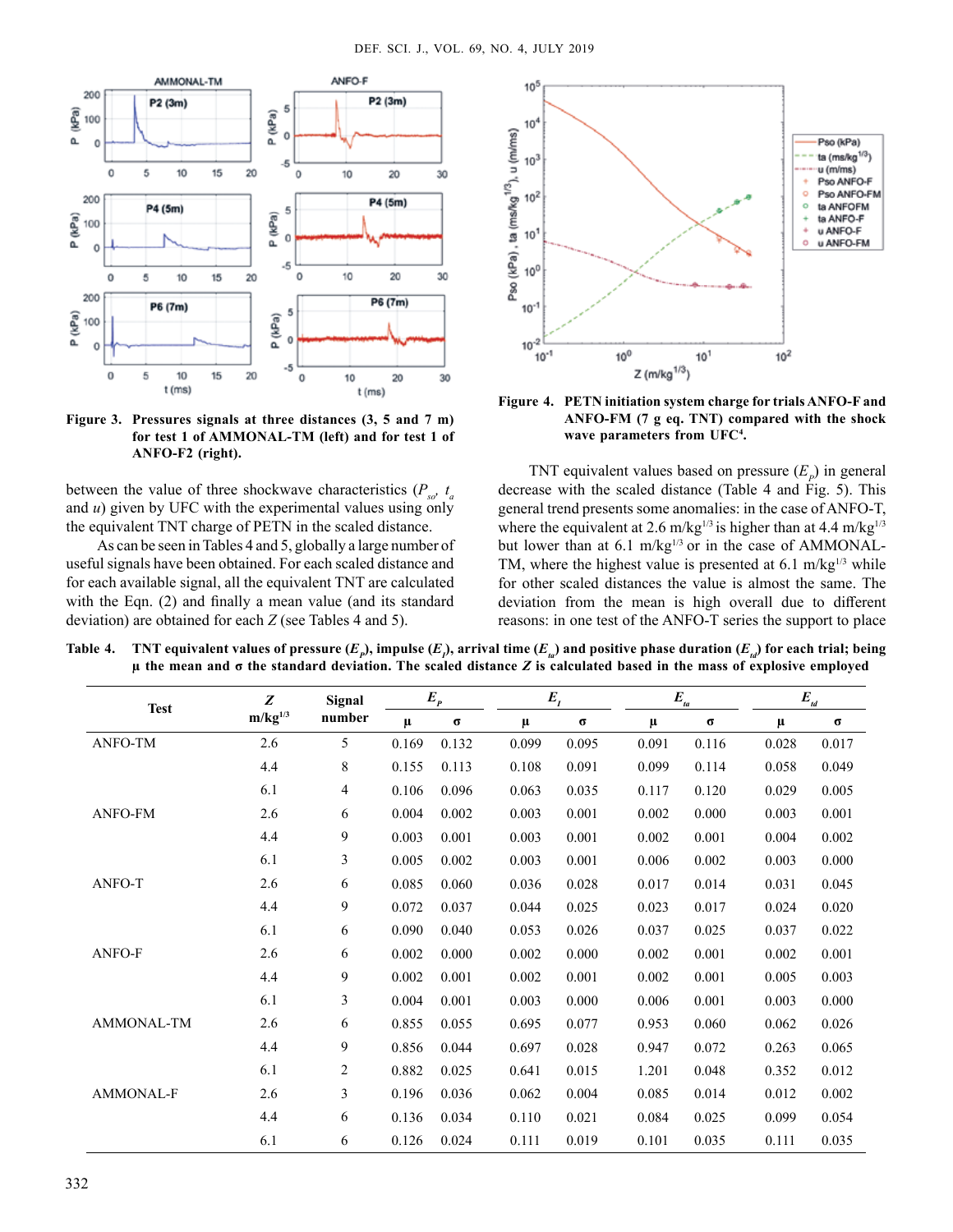| <b>Test</b>      | Z            | Signal         | $\boldsymbol{E}_{_{\boldsymbol{u}}}$ |          |  |  |
|------------------|--------------|----------------|--------------------------------------|----------|--|--|
|                  | $m/kg^{1/3}$ | number         | μ                                    | $\sigma$ |  |  |
| <b>ANFO-TM</b>   | 1.4          | 5              | 0.182                                | 0.176    |  |  |
|                  | 3.5          | 5              | 0.122                                | 0.155    |  |  |
|                  | 5.2          | 5              | 0.439                                | 0.340    |  |  |
| <b>ANFO-FM</b>   | 1.4          | 6              | 0.018                                | 0.030    |  |  |
|                  | 3.5          | 6              | 0.022                                | 0.023    |  |  |
|                  | 5.2          | 6              | 0.679                                | 0.083    |  |  |
| ANFO-T           | 1.4          | 6              | 0.067                                | 0.034    |  |  |
|                  | 3.5          | 6              | 0.057                                | 0.067    |  |  |
|                  | 5.2          | 6              | 0.568                                | 0.716    |  |  |
| ANFO-F           | 1.4          | 6              | 0.021                                | 0.006    |  |  |
|                  | 3.5          | 6              | 0.040                                | 0.003    |  |  |
|                  | 5.2          | 3              | 0.390                                | 0.018    |  |  |
| AMMONAL-TM       | 1.4          | 6              | 1.141                                | 0.060    |  |  |
|                  | 3.5          | 6              | 1.006                                | 0.287    |  |  |
|                  | 5.2          | $\overline{2}$ | 1.953                                | 0.130    |  |  |
| <b>AMMONAL-F</b> | 1.4          | 3              | 0.197                                | 0.022    |  |  |
|                  | 3.5          | 3              | 0.036                                | 0.016    |  |  |
|                  | 5.2          | 6              | 0.425                                | 0.253    |  |  |

**Table 5. TNT equivalent values of shock front velocity**  $(E_n)$ **for each trial; being µ the mean and σ the standard deviation**



Figure 5. TNT equivalent versus scaled distance. values, being all data above one.

the explosive was an expanded polystyrene cubic base. This kind of support should not affect the measures<sup>22</sup>; however, the pressure values obtained here are slightly higher. In the case of ANFO-T, in two of the three trials, the glove that contained the explosive mixture was broken during the placement of the explosive. As the trials with glove produce a higher pressure values, this fact allows us to confirm (as other authors suggest $6,8$ ) that: the confinement, however small it may be (latex glove), make the pressures generated higher and therefore, the TNT equivalent. In all other cases, variations are low, especially for the ammonal explosive.

Comparing explosive by explosive, it can be seen that ANFO in prilled form presents TNT equivalent values extremely different when using technical ammonium nitrate (ANFO-T) or fertilizer ammonium nitrate (ANFO-F) being the first one much higher, probably due to the difference in the porosity as other authors suggest<sup>23</sup>. The same happens when ammonium nitrate powder is used. The difference between fertilizer and technical grade is very pronounced. For the ammonal mixture, the equivalent obtained is the highest (near to 1) with technical ammonium nitrate powder. On the contrary, when working with fertilizer nitrate in prills, the equivalent does not reach 0.2 at best. When dealing with the use of the same explosive and the same mixture (ANFO), seems to confirm that the powder explosive generates higher pressures than in prills, mainly due to the more intimacy and homogenous mixing of components (nitrate and fuel).

The equivalents referred to the impulse are in general lower than the same for pressure (see Table 4). In most cases, the equivalent based on impulse is similar for all scaled distances. Regarding the explosive mixture, the highest values have been obtained by the ammonal (with technical grade). Looking at the powder mixture, the results are better than in prills for ANFO with technical grade, while when using FAN the results are similar and very low.

The most accurately measured blast parameter is usually the arrival time<sup>11</sup>. The trend is similar to the previous two parameters although with some variations. In this case, the highest values are always at the largest distance, and the tendency is to increase with distance.

The positive phase duration (Table 4) is the most subjective measurement due to difficulties in accurate determination of the time where the pressure change to negative values for real signals<sup>11</sup>. Viewing the results obtained, no defined pattern is appreciated. All the values are lower than the other parameters, and depending on the case, increasing or decreasing with the scaled distance. Also, for all ANFO's mixtures, the highest or the lowest value are obtained at 4.4 m/kg1/3.

For the shock front velocity (Table 5 and Fig. 5), it can be seen that the highest values are always at the largest scaled distance 5.2 m/kg $^{1/3}$ . Furthermore, in some cases, the difference is around an order of magnitude. As the velocity depends on the arrival time, the trend followed in this parameter is the same. Again, the mixture of ammonal in technical grade and powder form registers the highest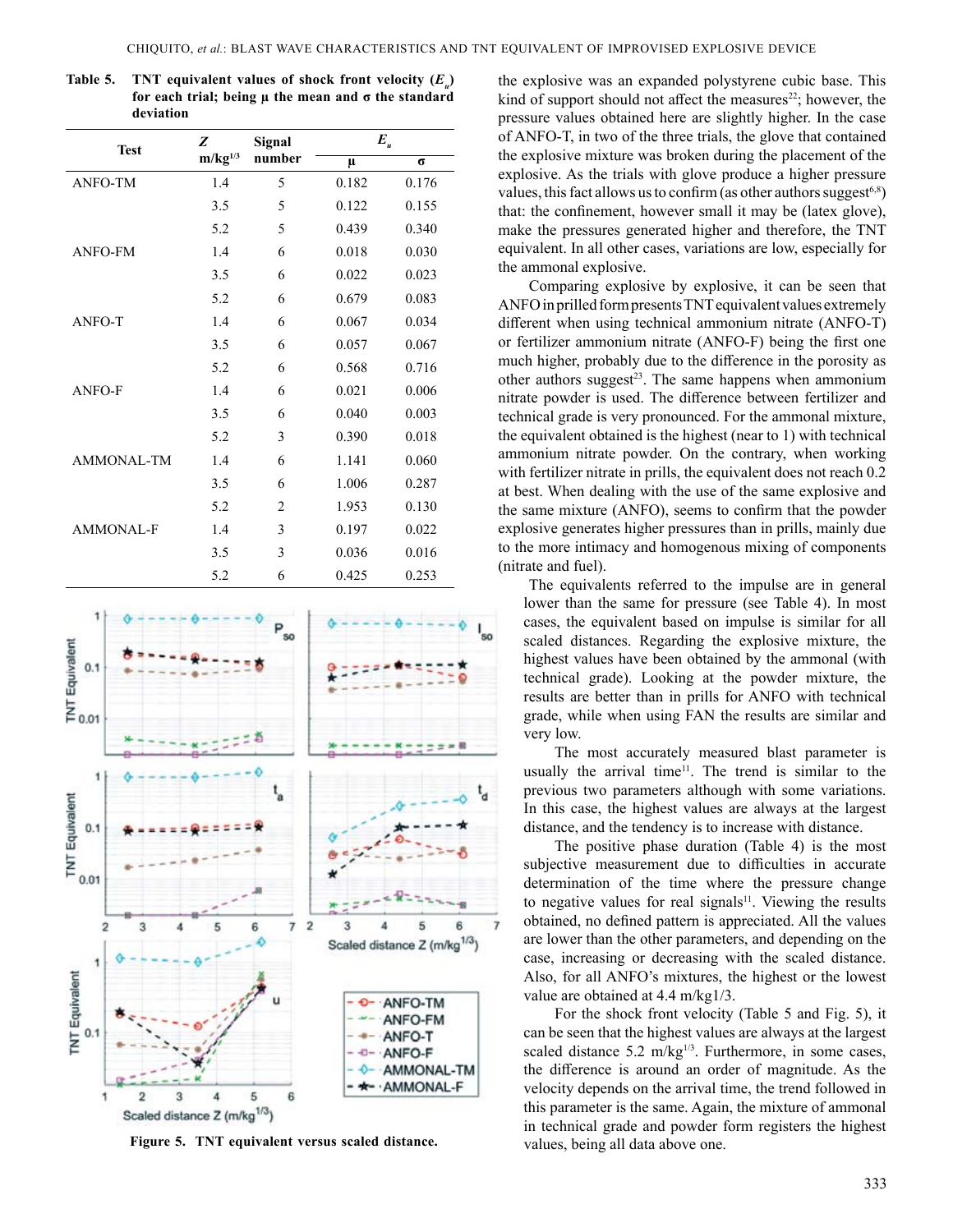Comparing the field test data obtained with respect to the representation of the UFC 3-340-02 values for hemispherical surface explosion (Fig. 6), it can be seen that all the parameters measured are in consonance with the TNT performance results, which means that they follow the tendency of the curves for each parameter. For pressure  $(P_{\rm so})$ , impulse  $(I_{\rm so})$ , and shock front velocity  $(u)$ , all the data are under the curve while in case of arrival time  $(t_a)$  and positive phase duration  $(t_a)$  are over them. It means that all the mixtures are less powerful than the TNT except the ammonal mixture with technical ammonium nitrate powder (AMMONAL-T) which registers similar values than TNT.

# **4. Conclusions**

Blast wave characterisation of improvised explosive device with homemade explosives has been carried out based on TNT equivalent. A series of airblast trials have been conducted, at small scaled distances, which can be used by the security forces for better understanding the possible IED effects.

For this characterisation, two main substances have been used: ANFO and AMMONAL. Of these, different mixtures have been tested, where the ammonium nitrate type and physical form have been modified.

TNT equivalent has been calculated for small devices of 1.5 kg initiated with detonation cord. Viewing the results, it can be concluded that ANFO with fertilizer ammonium nitrate does not detonate with this charge conditions. ANFO with technical ammonium nitrate produces an incident pressure bigger than 40 kPa at 3 m which can produce damage on people and structures. The IED with the mixture named AMMONAL produces a full detonation and has a TNT equivalent higher than the ANFO, being nearby to 1 when is powdered. Technical ammonium nitrate produces a TNT equivalent higher when working with its powder form than when it is prilled mainly due to the more intimacy and homogenous mixing of components (nitrate and fuel).

The TNT equivalent takes different values depending on the parameter used. The highest values and more consistent have been obtained when the equivalent is based on the peak pressure. This TNT can be useful to determine the potential damage for small devices with this kind of substances and initiation system. In addition, the experimental work presented could be used for calibration of models using hydrocodes such as LS-DYNA or other shock physics code. The calibrated models could then be compared to large scale data for validation. If successful, it would show that this small scale experimental tests can be used for the characterisation of HMEs.

# **References**

- 1. Janesheski, R.S.; Groven, L.J. & Son, S.F. Detonation failure characterization of homemade explosives. *Propell. Explos. Pyrot.*, 2014, **39**(4), 609-616. doi: 10.1002/prep.201300041
- 2. Jackson, S.I.; Kiyanda, C.B. & Short, M. Experimental observations of detonation in Ammonium-nitrate-fuel-oil (ANFO) surrounded by a high-sound-speed, shockless,



**Figure 6. Field test data and UFC 3-340-02 values for hemispherical surface explosion.**

Aluminum confiner, *P. Combust. Inst.*, 2011, **33**, 2219-2226. doi: 10.1016/j.proci.2010.07.084

- 3. Miyake, A.; Takahara, K.; Ogawa, T.; Ogata, Y.; Wada, Y. & Arai, H. Influence of physical properties of Ammonium Nitrate on the detonation behavior of ANFO, *J. Loss Prevent. Proc.,* 2011, **14**, 533–538. doi: 10.1016/S0950-4230(01)00041-9
- 4. Structures to resist the effect of accidental explosions, US army Corp. of Engineers, Naval facilities engineering command, UFC 3-340-02. Air Force Civil Engineering Support Agency, USA, 2008.
- 5. Pachman, J.; Matyáš, R. & Künzel, M. Study of TATP: blast characteristics and TNT equivalency of small charges, *Shock Waves*, 2014, **24**(4), 439-445. doi: 10.1007/s00193-014-0536-1.
- 6. Locking, P.M. Explosive materials characterization by TNT equivalence. *In* Proceedings of 28th Int. Symposium on Ballistics, Atlanta, GA, 2014.
- 7. Locking, P.M. The trouble with TNT equivalence. *In* Proceedings of the 26th Int. Symposium on Ballistics, Miami, FL, 2011.
- 8. Cooper, P.W. Comments on TNT Equivalence. Sandia National Labs, Albuquerque (New Mexico), 1994.
- 9. Pachman, J. ; Selesovsky, J.; Künzel, M.; Matyas, R.; Kubat, K.; Anastacio, A.C. & Kuera, J. Blast wave parameters of liquid esters of nitric acid: propane-1, 2, 3-triyl trinitrate, propane-1, 2-diyl dinitrate, ethane-1, 2-diyl dinitrate and methyl nitrate, *Cent. Eur. J. Energ.*